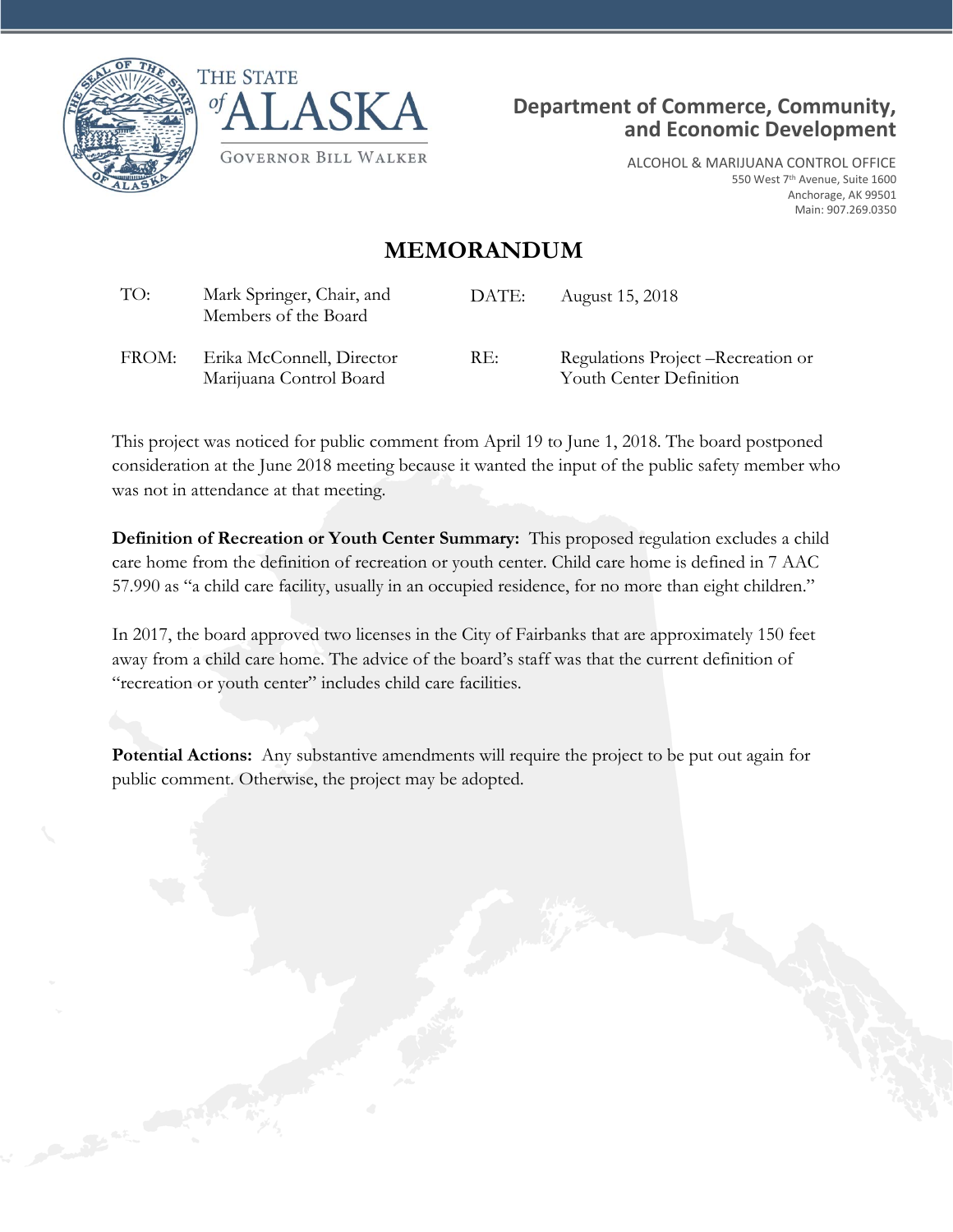3 AAC 306.990(b)(35) is amended to read:

(35) "recreation or youth center" means a building, structure, athletic playing field, or playground

(A) run or created by a local government or the state to provide athletic,

recreational, or leisure activities for persons under 21 years of age; or

(B) operated by a public or private organization licensed to provide shelter,

training, or guidance for persons under 21 years of age;

## **(C) but excludes a child care home as defined in 7 AAC 57.990;**

| <b>Authority:</b> AS 17.38.010 | AS 17.38.150 | AS 17.38.200 |
|--------------------------------|--------------|--------------|
| AS 17.38.070                   | AS 17.38.190 | AS 17.38.900 |
| AS 17.38.121                   |              |              |